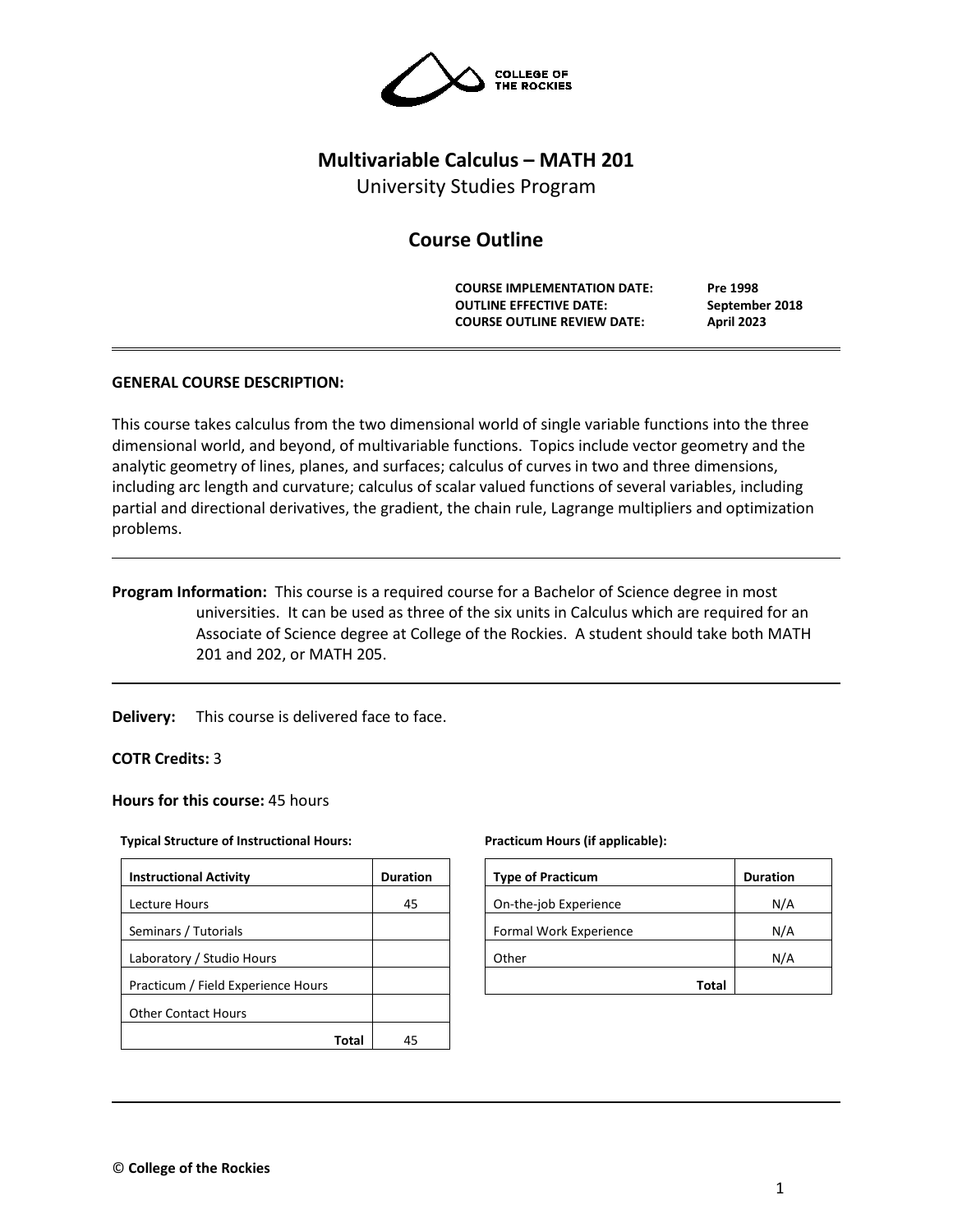Leslie Molnar, B.Sc., M.A.

Signature

#### **APPROVAL SIGNATURES:**

Department Head Erin Aasland Hall E-mail: [aaslandhall@cotr.bc.ca](mailto:aaslandhall@cotr.bc.ca) Dean of Business and University Studies Darrell Bethune E-mail: [bethune@cotr.bc.ca](mailto:bethune@cotr.bc.ca)

Department Head Signature

Dean Signature

EDCO

Valid from: September 2018 – April 2023

Education Council Approval Date

#### **COURSE PREREQUISITES AND TRANSFER CREDIT:**

**Prerequisites:** MATH 104. PHYS 104 is strongly recommended.

**Corequisites:** None

#### **Flexible Assessment (FA):**

Credit can be awarded for this course through FA  $\Box$  Yes  $\Box$  No

Learners may request formal recognition for flexible assessment at the College of the Rockies through one or more of the following processes: External Evaluation, Worksite Assessment, Demonstration, Standardized Test, Self-assessment, Interview, Products/Portfolio or Challenge Exam. Contact an Education Advisor for more information.

**Transfer Credit:** For transfer information within British Columbia, Alberta and other institutions, please visit<http://www.cotr.bc.ca/Transfer>

> Students should also contact an academic advisor at the institution where they want transfer credit.

**Prior Course Number:** N/A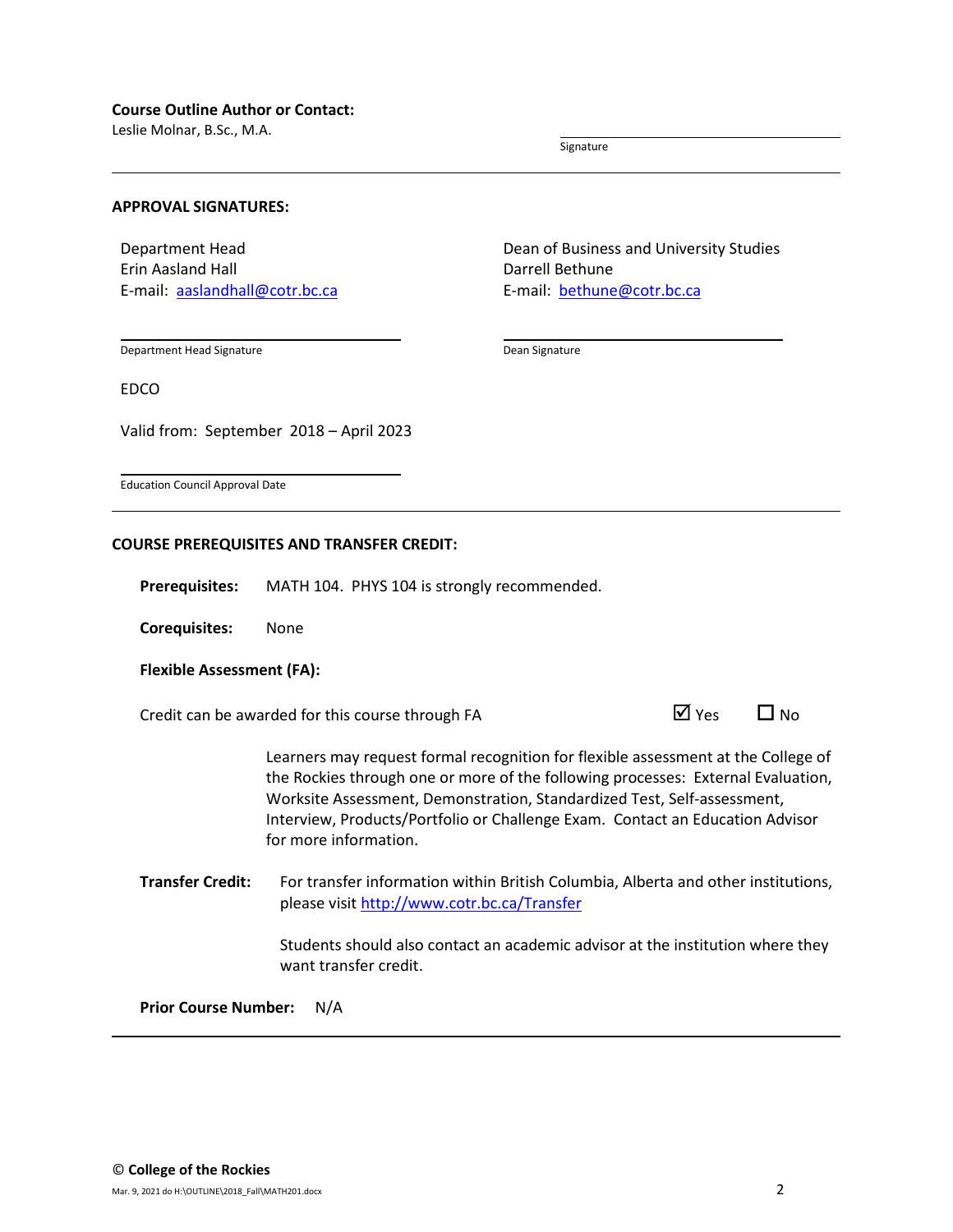## **Textbooks and Required Resources:**

Textbook selection varies by instructor and may change from year to year. At the Course Outline Effective Date the following textbooks were in use:

Hass, Joel R., Heil, Christopher E., Weir, Maurice D., *Thomas's Calculus: Early Transcendentals,*  14th Edition, Pearson Education (2018)

*Please see the instructor's syllabus or check COTR's online text calculator <http://go.cotr.bc.ca/tuition/tCalc.asp> for a complete list of the currently required textbooks.*

## **LEARNING OUTCOMES:**

Upon the successful completion of this course, students will be able to

- perform calculations involving vectors and vector-valued functions in two and three dimensional space including dot and cross products
- sketch, identify, and find intersections of various three dimensional figures including lines, planes, cylinders, and quadric surfaces
- calculate arc length, curvature and torsion; and find the Frenet frame of the curve
- calculate partial derivatives for functions of several variables, calculate gradients and directional derivatives
- solve applied optimization problems both without and with constraints. Use Lagrange multipliers

This course should help students

- use written and oral communication skills effectively, employing methods appropriate to message and context.
- think clearly and critically, fusing experience, knowledge, and reasoning into considered judgment.
- identify, interpret, and solve problems, effectively implementing and evaluating proposed strategies.

#### **COURSE TOPICS:**

- Vectors and Geometry of Space
	- Three-Dimensional Coordinate Systems
	- **Vectors**
	- Dot and cross products
	- Lines and planes in Space
	- Cylinders and quadric surfaces
- Vector Valued Functions and Motion in Space
	- Curves in Space and Their Tangents
	- Integrals of Vector Functions, Projectile Motion
	- Arc length in Space
	- Curvature and Normal Vectors of a Curve
		- Tangential and Normal Components of Acceleration
	- Velocity and Acceleration in Polar Coordinates

#### © **College of the Rockies**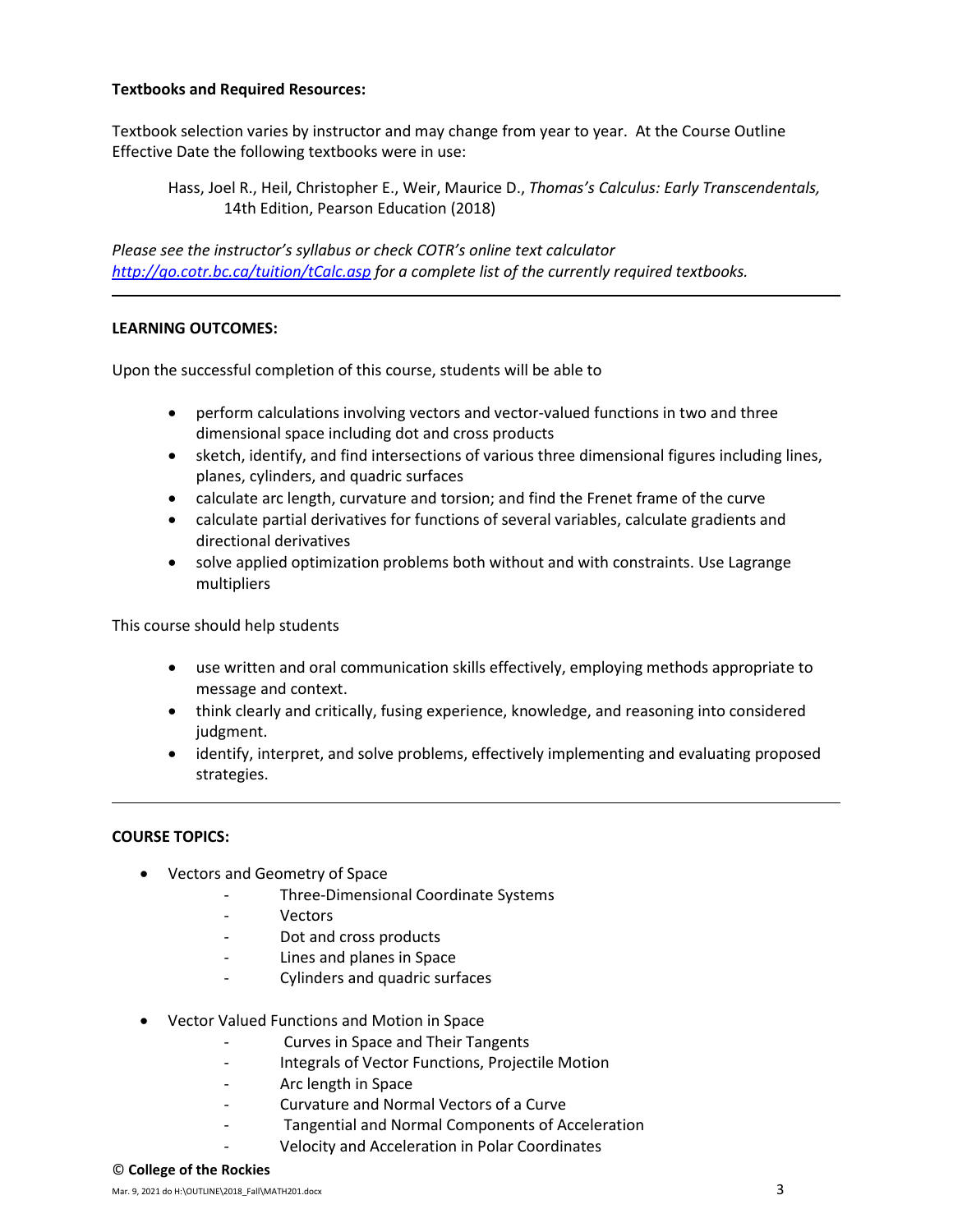- Partial Derivatives
	- Functions of several variables
	- Limits and continuity in Higher Dimensions
	- Partial derivatives
	- The chain rule
	- Directional derivatives and Gradient Vectors
	- Tangent Planes and Differentials
	- Extreme Values and Saddle Points
	- Lagrange Multipliers
	- Partial Derivatives with Constrained Variables

*See instructor's syllabus for the detailed outline of weekly readings, activities, and assignments.* 

## **EVALUATION AND ASSESSMENT (Face to Face Delivery):**

| <b>Assignments</b>          | % Of Total Grade |  |  |
|-----------------------------|------------------|--|--|
| Assignments                 | 20%              |  |  |
| Midterm Tests - Best 2 of 3 | 30%              |  |  |
| <b>Final Exam</b>           | <u>50%</u>       |  |  |
| Total                       | 100%             |  |  |

*Please see the instructor's syllabus for specific classroom policies related to this course, such as details of evaluation, penalties for late assignments, and use of electronic aids.*

## **EXAM POLICY:**

Students must attend all required scheduled exams that make up a final grade at the appointed time and place.

Individual instructors may accommodate for illness or personal crisis. Additional accommodation will not be made unless a written request is sent to and approved by the appropriate Department Head prior to the scheduled exam.

Any student who misses a scheduled exam without approval will be given a grade of "0" for the exam.

## **COURSE GRADE:**

Course grades are assigned as follows:

| Grade                    | $A+$      |       | A-    | $B+$      | п<br>D    | <b>B-</b> | C+        | ֊     | CT.   | ◡     |      |
|--------------------------|-----------|-------|-------|-----------|-----------|-----------|-----------|-------|-------|-------|------|
| <b>Mark</b><br>(Percent) | $\geq 90$ | 89-85 | 84-80 | $79 - 76$ | $75 - 72$ | $71 - 68$ | $67 - 64$ | 63-60 | 59-55 | 54-50 | < 50 |

A grade of "D" grants credit, but may not be sufficient as a prerequisite for sequential courses.